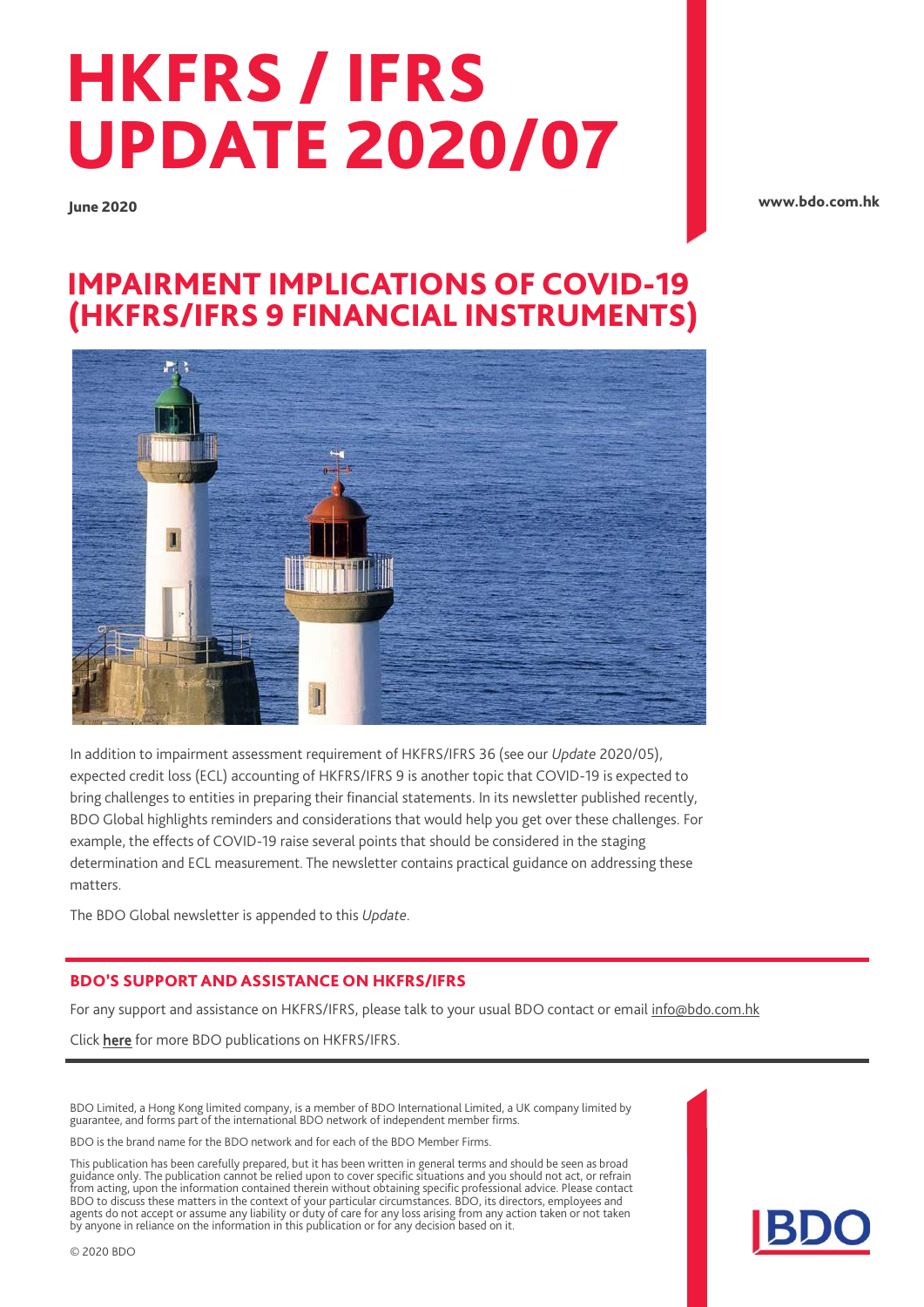## **APPENDIX**

## **IMPAIRMENT IMPLICATIONS OF COVID-19 (IFRS 9** *FINANCIAL INSTRUMENTS)*

**INTERNATIONAL FINANCIAL REPORTING BULLETIN** 

**2020/09**

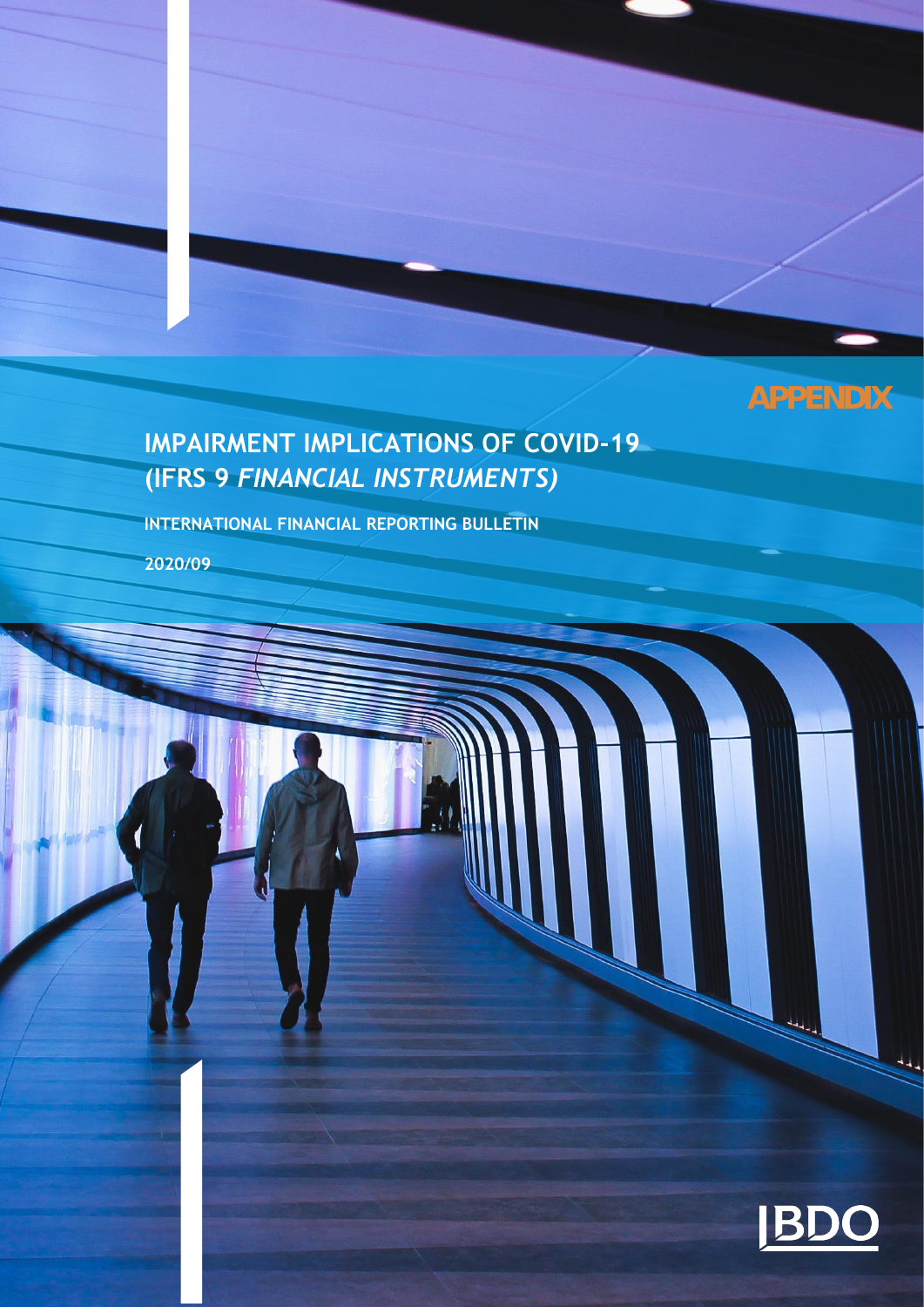### BACKGROUND

The 2019 Novel Coronavirus infection ('coronavirus') or 'COVID-19' outbreak poses a serious public health threat. It has interrupted the movement of people and goods throughout the world, and many levels of government have instituted restrictions on individuals and businesses. The resulting impact on financial reporting will be significant.

BDO has issued the following publications on coronavirus that address the reporting implications in broad terms:

- IFR Bulletin 2020/02 Potential effects of the Coronavirus Outbreak on 31 December 2019 year-end financial reporting;
- IFR Bulletin 2020/03 Potential effects of the Coronavirus Outbreak on 2020 reporting periods and onward;
- IFR Bulletin 2020/07 Impairment implications of COVID-19 (IAS 36); and
- IFR Bulletin 2020/08 IASB issues amendments to IFRS 16: COVID-19 related rent concessions.

This IFR Bulletin focuses on the financial reporting implications of COVID-19 that relate to the expected credit loss ('ECL') requirements of IFRS 9.

For further resources on applying the requirements of IAS 36 and IFRS 9, please refer to external resources such as IFRS In Practice publications, other IFR Bulletins and online training, which are available on BDO's [IFRS Reporting Hub.](https://www.bdo.global/en-gb/microsites/ifrs/ifrs-reporting)

#### **SCOPE OF THE ECL REQUIREMENTS**

IFRS 9's ECL requirements apply to certain financial assets (including lease receivables) and certain assets arising from IFRS 15. IAS 36 applies to many other assets. As a reminder, the standards apply to:

| IAS 36, Impairment of Assets  | <b>IFRS 9, Financial Instruments</b>                                                                                                                                                |
|-------------------------------|-------------------------------------------------------------------------------------------------------------------------------------------------------------------------------------|
| Goodwill                      | Financial assets classified at amortised cost and debt<br>instruments classified at fair value through OCI, which will<br>commonly include many types of loans and debt instruments |
| Intangible assets             | Trade receivables arising from IFRS 15                                                                                                                                              |
| Property, plant and equipment | Lease receivables;                                                                                                                                                                  |
| Right-of-use assets           | Contract assets recognised in accordance with IFRS 15.                                                                                                                              |
| Accoriator and joitn vonturor |                                                                                                                                                                                     |

ssociates and joith ventures accounted for under the equity method

The impairment and/or valuation of certain other assets, including inventories, deferred tax assets, assets arising from employee benefits and insurance contracts are covered by other applicable IFRSs.

#### **ACCOUNTING IMPACT**

The effects of COVID-19 will require entities to adjust their assumptions and systems that interact with the measurement of expected credit losses (ECL).

ECL calculations may also be difficult to perform due to the level of uncertainty created by the effects of COVID-19.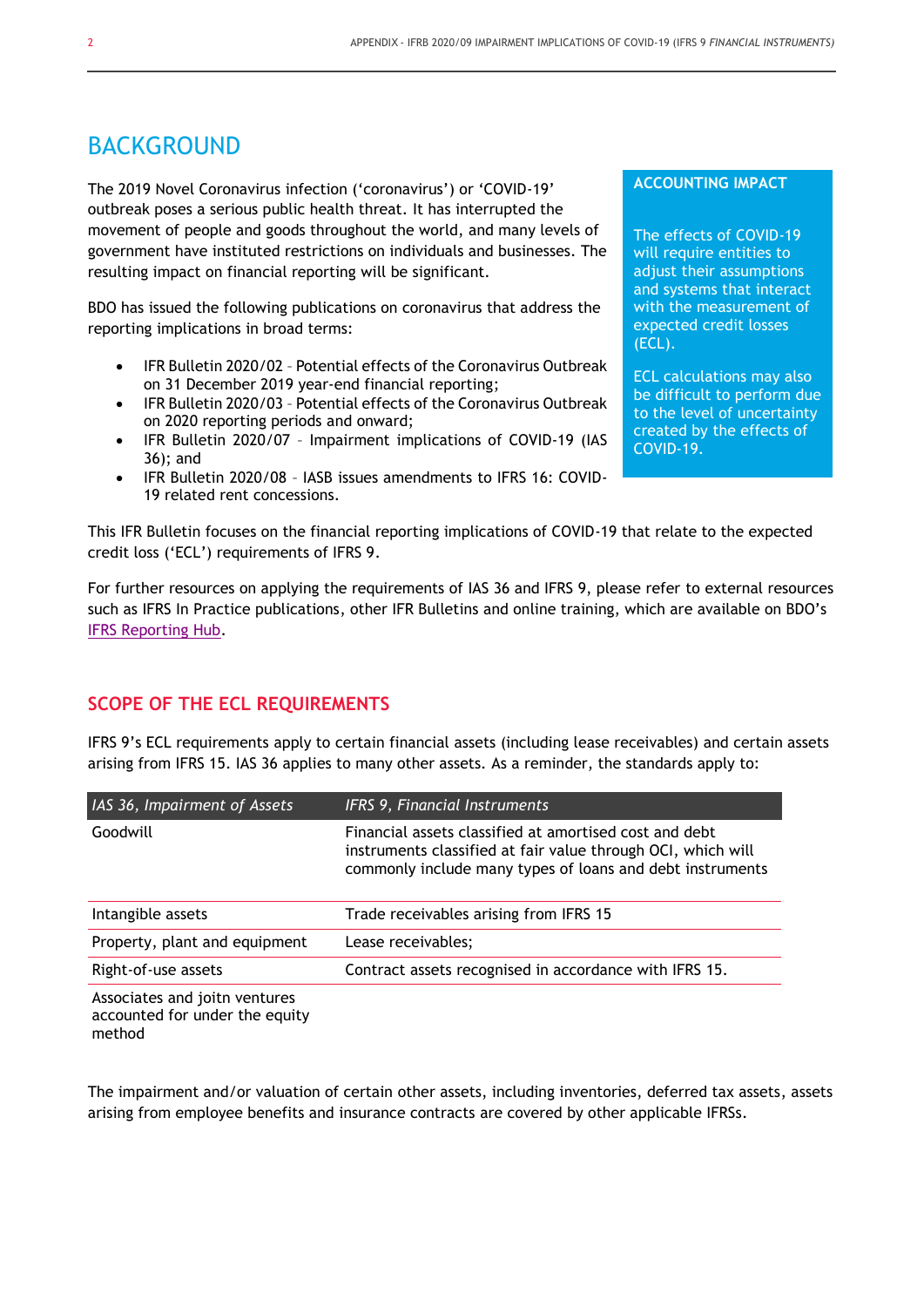#### **WHEN THE IMPAIRMENT IMPLICATIONS OF COVID-19 SHOULD BE RECOGNISED**

As noted in IFR Bulletins 2020/02 and 03, the effects of COVID-19 are generally a 'non-adjusting' subsequent event as at 31 December 2019. Significant government action and intervention began to take place on 30 January 2020 when the World Health Organisation declared coronavirus to be a global health emergency, which generally triggers the recognition of the broad economic effects of the outbreak in financial statements. During the first half of 2020, the effects of the outbreak have evolved and changed, with different timings and effects in different jurisdictions, such that it may be difficult in a practical sense for entities to 'cut-off' the information that is relevant as at a particular period end.

The question of incorporating events and information about forecasts of future economic conditions that occur after a period end was discussed at a meeting of the Impairment Transition Resource Group ('TRG') in April 2015. The TRG was a group established by the IASB to assist entities in providing support in the implementation of the then new ECL requirements.

The question raised with the TRG noted that impairment calculations may be prepared earlier than the period end date for operational and practical reasons. For example, an entity with a 31 March 2020 period end may prepare a substantial amount of its impairment calculations as at 29 February 2020. This may be done so that the entity is able to issue its financial statements in accordance with applicable filing deadlines.

At these meetings, the TRG noted that if information becomes available after the ECL calculations are prepared but before period end, an entity is required to take this information into account in measuring ECL (e.g. determining if a significant increase in credit risk has occurred, measuring ECL, etc.). IFRS 9 is a probability-weighted estimate of credit losses at the reporting date, therefore information that becomes available about the weighting of potential scenarios and their outcome should be incorporated into the measurement of ECL.

IFRS 9.5.5.17(c) requires entities to measure ECL in a way that reflects reasonable and supportable information that is available without undue cost or effort at the reporting date about past events, current conditions and forecasts of future economic conditions. Despite this fact, the measurement of ECL is still subject to the requirements of IAS 10, including the determination of whether information that becomes available subsequent to period end relates to conditions that existed at the end of the reporting period.

#### **EXAMPLE – IAS 10 AND ECL MEASUREMENT**

A bank issues loans, which are accounted for as financial assets at amortised cost under IFRS 9. In its 31 March 2020 year-end financial statements, the bank makes various estimates and judgments about the effect of COVID-19 on the amount of ECL calculated for its loan portfolio. On 15 April 2020, subsequent to period end but before the financial statements are completed, the effects of unemployment in the local economy, which are direct effect of COVID-19 as at 31 March 2020, become clearer, and the effects of unemployment on defaults and credit losses now appear to be significantly more severe than originally estimated.

The bank would be required to consider this information in revising its ECL estimate as at 31 March 2020, as the underlying cause (e.g. unemployment and COVID-19) reflected a condition that existed as at period end. It may require significant judgment as at period end to determine which events and circumstances relate to the period end and which do not. Typically, the shorter the period of time between period end and the information becoming available (e.g. a borrower defaulting on a loan shortly after period end), the more likely it is that the information confirms events and conditions as at period end, and therefore, ought to be reflected in ECL calculations.

ECL calculations would not be updated for events occurring subsequent to period end if they do not relate to conditions as at period end.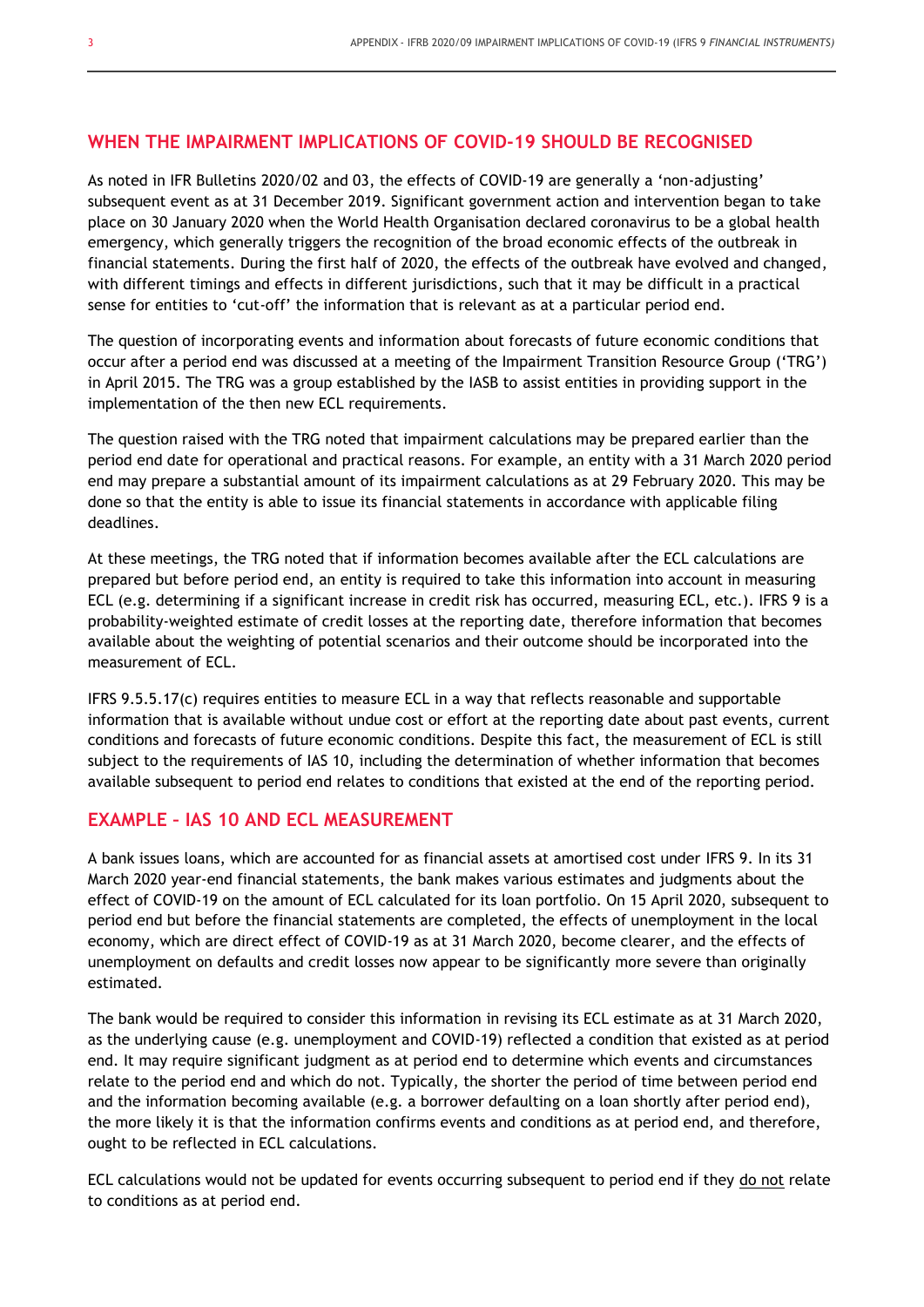#### **WHEN TO RECOGNISE ECL**

Unlike many impairment calculations required by IAS 36, the recognition of ECL is not 'event-triggered' (e.g. when default occurs). ECL is recognised at all times for any asset subject to those requirements.

Many of the considerations noted in this section are specific to entities applying the 'full ECL' model, where assets are 'bucketed' into 'stages' based on the relative movement in credit risk since initial recognition. This publication also contains guidance at the end of this section for entities that apply the simplified ECL model, which is required for some trade receivables arising from IFRS 15 and is optional for lease receivables arising from transactions within the scope of IFRS 16.

The staging requirements of IFRS 9 and the resulting measurement are summarised as follows:

|                                     | <b>STAGE 1</b><br>No significant<br>increase in credit risk                  | <b>STAGE 2</b><br>Significant increase in<br>credit risk | <b>STAGE 3</b><br>Credit impaired                                                     |
|-------------------------------------|------------------------------------------------------------------------------|----------------------------------------------------------|---------------------------------------------------------------------------------------|
| <b>Recognition of</b><br>impairment | 12 month ECL                                                                 | <b>Lifetime ECL</b>                                      |                                                                                       |
| <b>Recognition of</b><br>interest   | Effective interest on the gross<br>carrying amount<br>(before deducting ECL) |                                                          | <b>Effective interest on</b><br>the net (carrying)<br>amount<br>(after deducting ECL) |

**Change in credit risk since initial recognition**

#### **EFFECT ON STAGING REQUIREMENTS, 12-MONTH VS. LIFETIME ECL**

A movement from stage 1 to either stage 2 or 3 will typically result in a higher ECL, as the probability of default ('PD') over the lifetime of a financial asset will be at least equal to or higher than the PD over the next 12 months.

However, careful consideration will be required. The assessment of whether there has been a significant increase in credit risk (SICR) for a financial asset is carried out on the basis of the expected life of the financial asset, This means that, for example, if it is considered that the severe effects of COVID-19 will be during the second and third quarters of 2020 and that there will be significant initial government support followed by a significant economic recovery from late 2020/early 2021 onwards, then there may not be a SICR for many financial assets (in particular longer term arrangements). In addition, there may be little difference between 12 month and lifetime ECL.

The effects of COVID-19 raise several points that should be considered in determining how financial assets should be staged: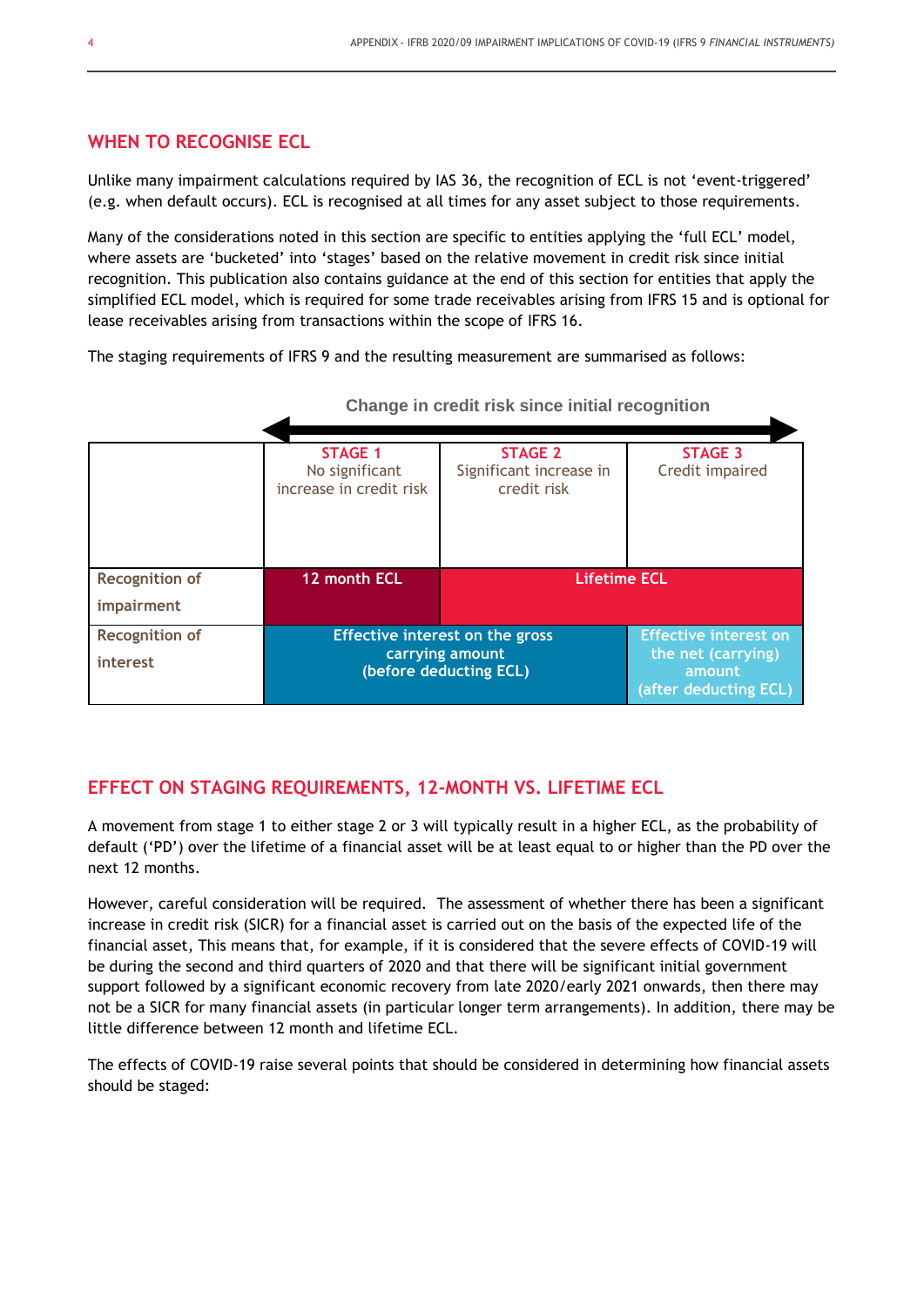| Staging consideration BDO Comments                                          |                                                                                                                                                                                                                                                                                                                                                                                                                                                                                                                                                                                                                                                                                                                                                                                                                                                                                                                                                                                                                                                                                                                                                                                                                                                                                                                                                                                                                                                                                                                                                                                                                                                                                                                                                                                                                                                                                                                                                       |  |  |
|-----------------------------------------------------------------------------|-------------------------------------------------------------------------------------------------------------------------------------------------------------------------------------------------------------------------------------------------------------------------------------------------------------------------------------------------------------------------------------------------------------------------------------------------------------------------------------------------------------------------------------------------------------------------------------------------------------------------------------------------------------------------------------------------------------------------------------------------------------------------------------------------------------------------------------------------------------------------------------------------------------------------------------------------------------------------------------------------------------------------------------------------------------------------------------------------------------------------------------------------------------------------------------------------------------------------------------------------------------------------------------------------------------------------------------------------------------------------------------------------------------------------------------------------------------------------------------------------------------------------------------------------------------------------------------------------------------------------------------------------------------------------------------------------------------------------------------------------------------------------------------------------------------------------------------------------------------------------------------------------------------------------------------------------------|--|--|
| Modified financial<br>assets                                                | IFRS 9.5.5.12 requires an assessment of whether a significant increase in<br>credit risk has occurred for financial assets that have been renegotiated or<br>modified but not derecognised by comparing: (i) the risk of default occurring<br>at the reporting date (based on the modified contractual terms); and (ii) the<br>risk of default occurring at initial recognition (based on the original<br>contractual terms). COVID-19 may result in many financial assets being<br>modified (e.g. reductions in interest rate, 'grace periods' for payments, etc.),<br>which may increase the prominence of assessing the increase in credit risk for<br>modified financial assets. Entities must carefully analyse the specific facts and<br>circumstances that lead to any change in payment terms. For example,<br>governments may mandate by law or regulation that lenders defer payments<br>for a period of time, which may not necessarily be viewed as resulting in a<br>significant increase in credit risk because, although a borrower may suffer<br>temporary liquidity difficulties, the underlying credit quality may not have<br>deteriorated significantly.                                                                                                                                                                                                                                                                                                                                                                                                                                                                                                                                                                                                                                                                                                                                                                          |  |  |
| Past due status and<br>the 30 day past due<br>rebuttable<br>presumption     | IFRS 9.5.5.11 contains a rebuttable presumption that the credit risk on a<br>financial asset has increased significantly when contractual payments are 30<br>days past due. Entities cannot rely solely on the '30 day past due rebuttable<br>presumption' if reasonable and supportable forward-looking information is<br>available to determine whether a significant increase in credit risk has<br>occurred. However, some entities may have placed significant reliance on the<br>rebuttable presumption in the past when resultant ECL measurements were<br>less sensitive to a movement between stage 1 and 2/3. Significant qualitative<br>and quantitative factors may exist due to COVID-19 which will require entities<br>to migrate financial assets to stage 2/3 prior to payments becoming 30 days<br>past due (although see the next bullet point for additional considerations due<br>to government intervention). Signs that a significant increase in credit risk<br>may have occurred on individual financial assets or groups of financial assets<br>may include the factors listed in IFRS 9.B5.5.17, as well as:<br>Unemployment or reductions in income from borrowers that will result<br>$\circ$<br>in difficulty in servicing debt obligations;<br>Decreases in asset values that result in loans becoming 'underwater' (i.e.<br>$\circ$<br>the value of the pledged security has fallen below the loan balance,<br>reducing a borrower's motivation to satisfy its obligation to the lender);<br>Changes in economic forecasts such as GDP growth, unemployment,<br>$\circ$<br>consumer confidence, etc.;<br>Reduced demand for particular goods or services in certain sectors due<br>$\circ$<br>to business and consumer demand or operational disruption (e.g.<br>disruption to the travel industry may result in significant increases in<br>credit risk); and<br>Expected breaches of financial covenants.<br>$\circ$ |  |  |
| No significant<br>increase in credit risk<br>despite payment<br>delinquency | For financial assets that have contractual payments that are more than 30<br>days past due, in some instances it will be appropriate to rebut the<br>presumption that there has been a significant increase in credit risk. As noted<br>above, such 'prima facie' delays in payment may occur due to government<br>intervention, and depending on the circumstances, may not result in a<br>significant increase in credit risk.                                                                                                                                                                                                                                                                                                                                                                                                                                                                                                                                                                                                                                                                                                                                                                                                                                                                                                                                                                                                                                                                                                                                                                                                                                                                                                                                                                                                                                                                                                                      |  |  |
| Modification losses                                                         | Government intervention may result in certain payments due on loans being<br>cancelled for a period (for example, instalments for a three month period). In<br>such cases, a loss will need to be recorded by discounting the revised<br>payments due to their present value (using the original effective interest rate<br>for fixed rate loans and the floating rate at the date on which the payments<br>are revised for floating rate loans).                                                                                                                                                                                                                                                                                                                                                                                                                                                                                                                                                                                                                                                                                                                                                                                                                                                                                                                                                                                                                                                                                                                                                                                                                                                                                                                                                                                                                                                                                                     |  |  |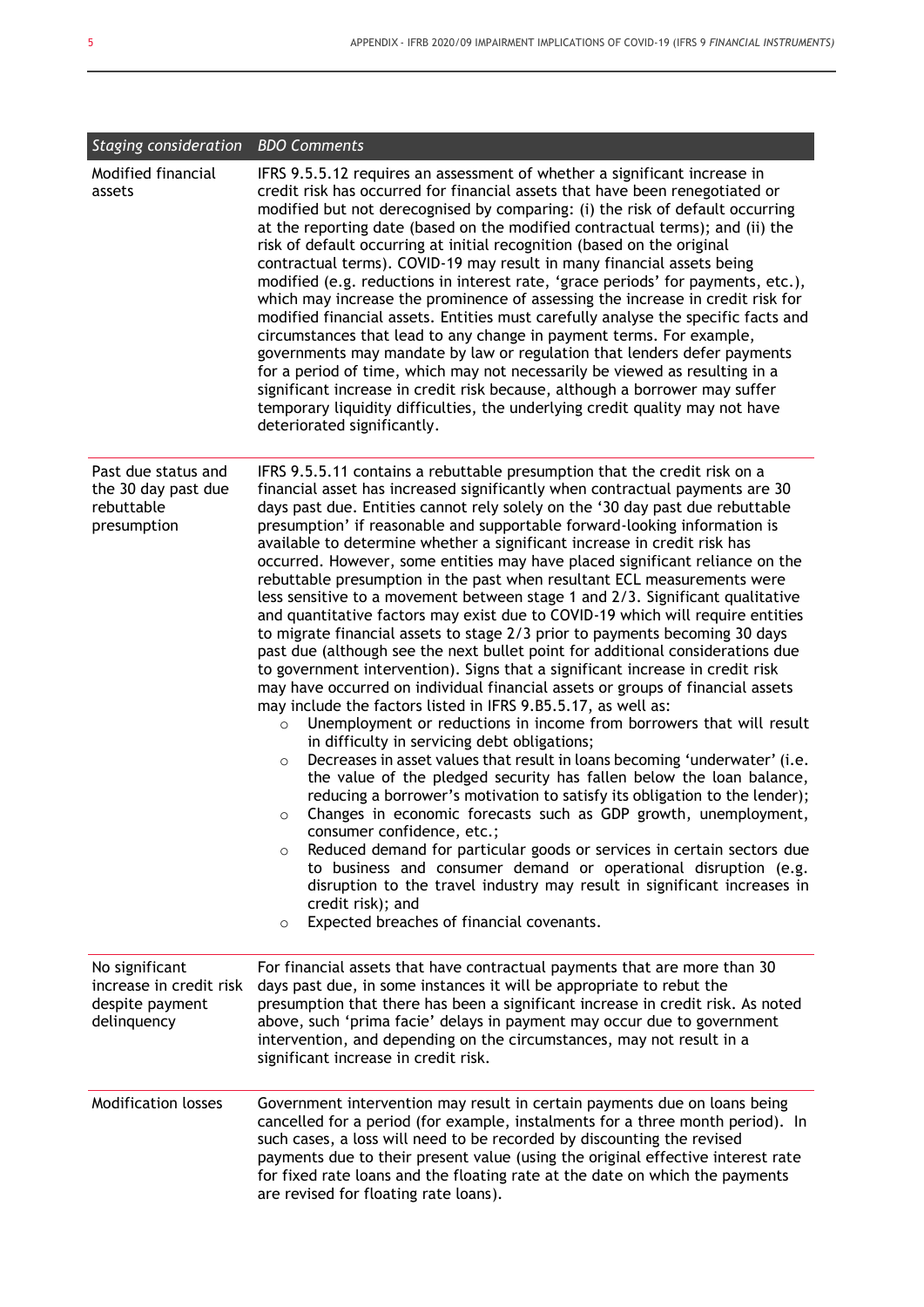| Staging consideration                                                         | <b>BDO Comments</b>                                                                                                                                                                                                                                                                                                                                                                                                                                                                                                                                                                                                                                                                                                                                                                                                                                                                                                                                                                                                                                                                                                                                                                                                                                                                                                                                                       |
|-------------------------------------------------------------------------------|---------------------------------------------------------------------------------------------------------------------------------------------------------------------------------------------------------------------------------------------------------------------------------------------------------------------------------------------------------------------------------------------------------------------------------------------------------------------------------------------------------------------------------------------------------------------------------------------------------------------------------------------------------------------------------------------------------------------------------------------------------------------------------------------------------------------------------------------------------------------------------------------------------------------------------------------------------------------------------------------------------------------------------------------------------------------------------------------------------------------------------------------------------------------------------------------------------------------------------------------------------------------------------------------------------------------------------------------------------------------------|
| Significiant increases<br>in credit risk despite<br>no payment<br>delinquency | Depending on an entity's period end, delinguency on loan payments may not<br>have emerged but credit risk may have increased significantly. In some cases,<br>borrowers may become delinguent on other loans or defer other payments in<br>order to continue servicing key debt (e.g. residential mortgage payments to<br>prevent foreclosure). Other loans may default sooner for similar reasons (e.g.<br>car payments or loans relating to secondary homes such as investment<br>property). Entities must therefore consider the nature of the loan in<br>determining whether a significant increase in credit risk has occurred.                                                                                                                                                                                                                                                                                                                                                                                                                                                                                                                                                                                                                                                                                                                                      |
| Segmentation of<br>portfolios                                                 | Due to the broad nature of the effects of COVID-19, it may not be possible for<br>entities to identify specific assets that have experienced a significant increase<br>in credit risk. This may occur when entities have thousands or even millions of<br>small loans. Despite this, considering the other factors noted above, entities<br>may need to determine whether a significant increase in credit risk has<br>occurred on a group or 'aggregated' basis (IFRS 9.B5.5.4 and B5.5.5). This<br>grouping of financial assets should not 'shield' financial assets from migrating<br>within the stages of IFRS 9, therefore, the groupings should be granular<br>enough in nature such that the underlying financial assets share common<br>credit risk characteristics, such as:<br>Instrument type (e.g. residential mortgages, loans to businesses in a<br>$\circ$<br>particular industry, etc.);<br>Credit risk rating;<br>$\circ$<br>Collateral type;<br>$\circ$<br>Date of initial recognition (i.e. creating 'vintages' of loans within other<br>$\circ$<br>subsets of loans such as residential mortgages);<br>Remaining term to maturity;<br>$\circ$<br>Industry;<br>$\circ$<br>Geographic location of the borrower; and<br>$\circ$<br>The value of collateral relative to the financial asset if it impacts the PD<br>$\circ$<br>(e.g. non-recourse loans). |

#### **EFFECT ON MEASUREMENT OF ECL**

The measurement of ECL is summarised as follows:

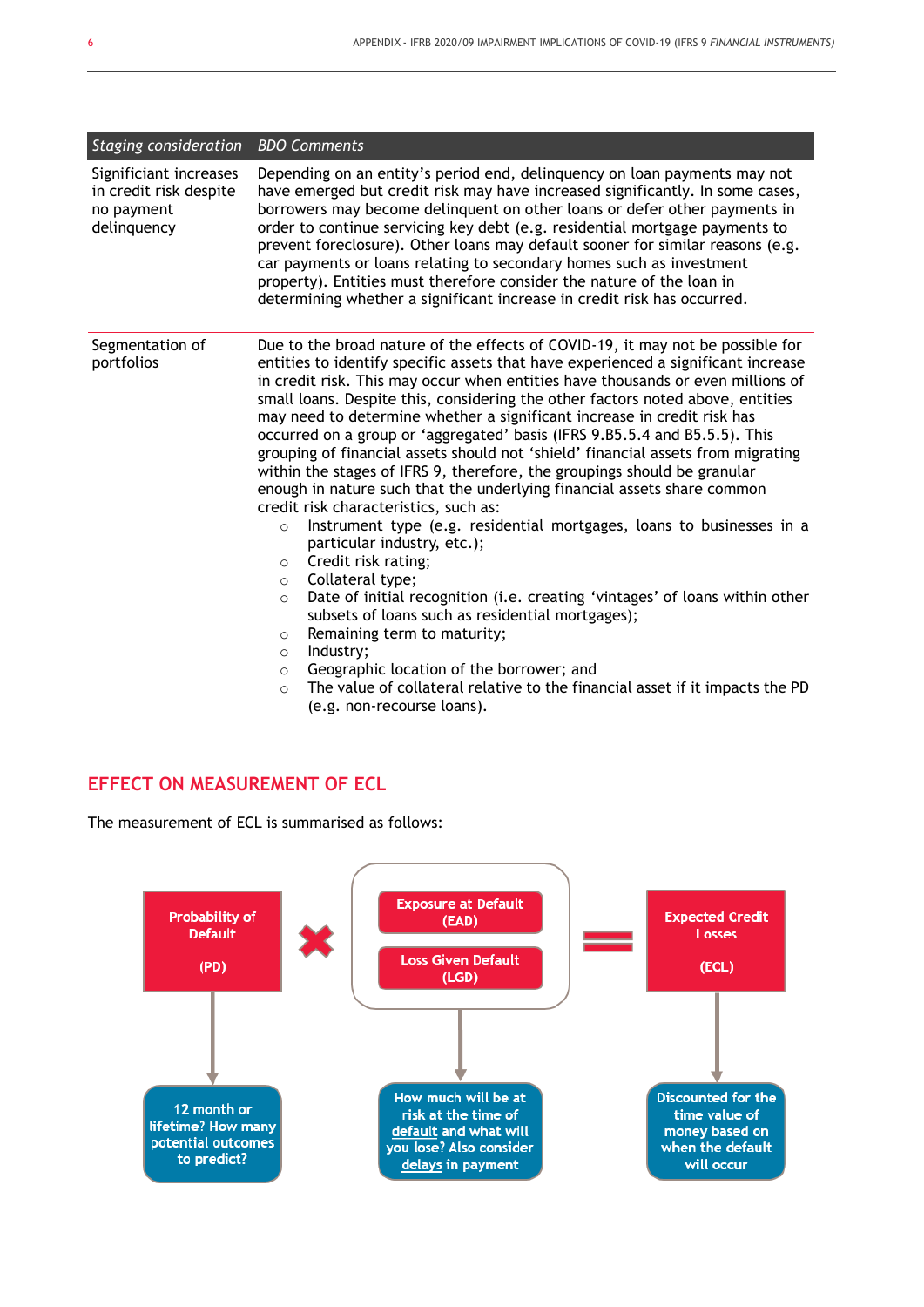The staging of a loan, as discussed in the previous section, determines whether the PD is estimated over a 12-month period or the lifetime of the financial asset. In either case, the loss given default is estimated based on the lifetime credit losses occurring from default events in the relevant period (e.g. over the next 12 months or the lifetime of the instrument). Credit losses include cash shortfalls as well as delays in payment, since ECL is a present value calculation (i.e. even if an entity expects to recover 100% of a loan, if the entity expects it to take 18 months longer than the contractual payments, an ECL is recognised).

ECL is an 'expected value', not a single point estimate, meaning it is a weighted average of credit losses based on the respective risks of a default occurring, which must consider at a minimum two scenarios: credit loss occurring and credit loss not occurring (IFRS 9.B5.5.41).

The number of potential scenarios included in the ECL calculation may need to increase due to the effects of COVID-19, along with the respective probability weightings. In addition, it is very likely that there will be a need for additional 'overlays' that are used to adjust the amounts derived from models. This is because many models and software systems designed to calculate ECL will not be calibrated to address the effects of COVID-19 given its sudden emergence and the severity of its impacts. See the following section 'IFRS 9 – system implications'.

| <b>ECL</b> measurement<br>consideration                       | <b>BDO Comments</b>                                                                                                                                                                                                                                                                                                                                                                                                                                                                                                                                                                                                                                                                                                                                                                                                     |
|---------------------------------------------------------------|-------------------------------------------------------------------------------------------------------------------------------------------------------------------------------------------------------------------------------------------------------------------------------------------------------------------------------------------------------------------------------------------------------------------------------------------------------------------------------------------------------------------------------------------------------------------------------------------------------------------------------------------------------------------------------------------------------------------------------------------------------------------------------------------------------------------------|
| Interaction with<br>staging requirements<br>(earlier section) | As noted in the earlier section, additional financial assets are likely to migrate<br>from stage 1 to 2/3, in many (but not necessarily all) cases resulting in an<br>increase in ECL.                                                                                                                                                                                                                                                                                                                                                                                                                                                                                                                                                                                                                                  |
| Probability of default<br>for defaulted loans                 | More assets will default, resulting in an increase in ECL as the PD for credit-<br>defaulted loans is 100%.                                                                                                                                                                                                                                                                                                                                                                                                                                                                                                                                                                                                                                                                                                             |
| Lifetime expected<br>credit losses                            | In determining the effect of COVID-19 on the expected cash shortfalls, lenders<br>should consider the extent to which entities may default on the timing of<br>contractual payments, but may relatively quickly be able to return to<br>compliance with the contractual terms of the instrument. The effects of<br>COVID-19 will result in some entities that will default and never be able to<br>fulfil their contractual obligations, however, many entities may be able to do<br>so if sufficient time is provided. Entities should consider that the<br>determination of a SICR is based on the expected life of financial assets, and<br>that ECL is based on lifetime expected cash shortfalls, and not focus<br>measurement entirely on the 'short-term' shock that may result from the<br>impacts of COVID-19. |
| Increases in assets at<br>risk prior to default               | The exposure at default (i.e. how much the lender has at risk at the time of<br>default) may continue to increase prior to default as borrowers may continue<br>to draw on revolving facilities such as lines of credit as other sources of<br>income are reduced.                                                                                                                                                                                                                                                                                                                                                                                                                                                                                                                                                      |
| <b>Historical information</b>                                 | In measuring ECL, entities may have relied on historical data as the base case<br>for their estimates, with an adjustment for forward-looking information. The<br>extent to which historical data needed to be adjusted for forward looking<br>information may have been relatively minor if management felt that past<br>default rates and losses given default were indicative of the future. This may<br>have been the case given the relatively benign economic environment prior to<br>the COVID-19 global outbreak. It is now highly unlikely that past experience<br>will be indicative of future losses, as the breadth of COVID-19's effects is<br>unprecedented. Therefore, the extent to which forward-looking information                                                                                   |

The effects of COVID-19 raise several points that should be considered in determining ECL: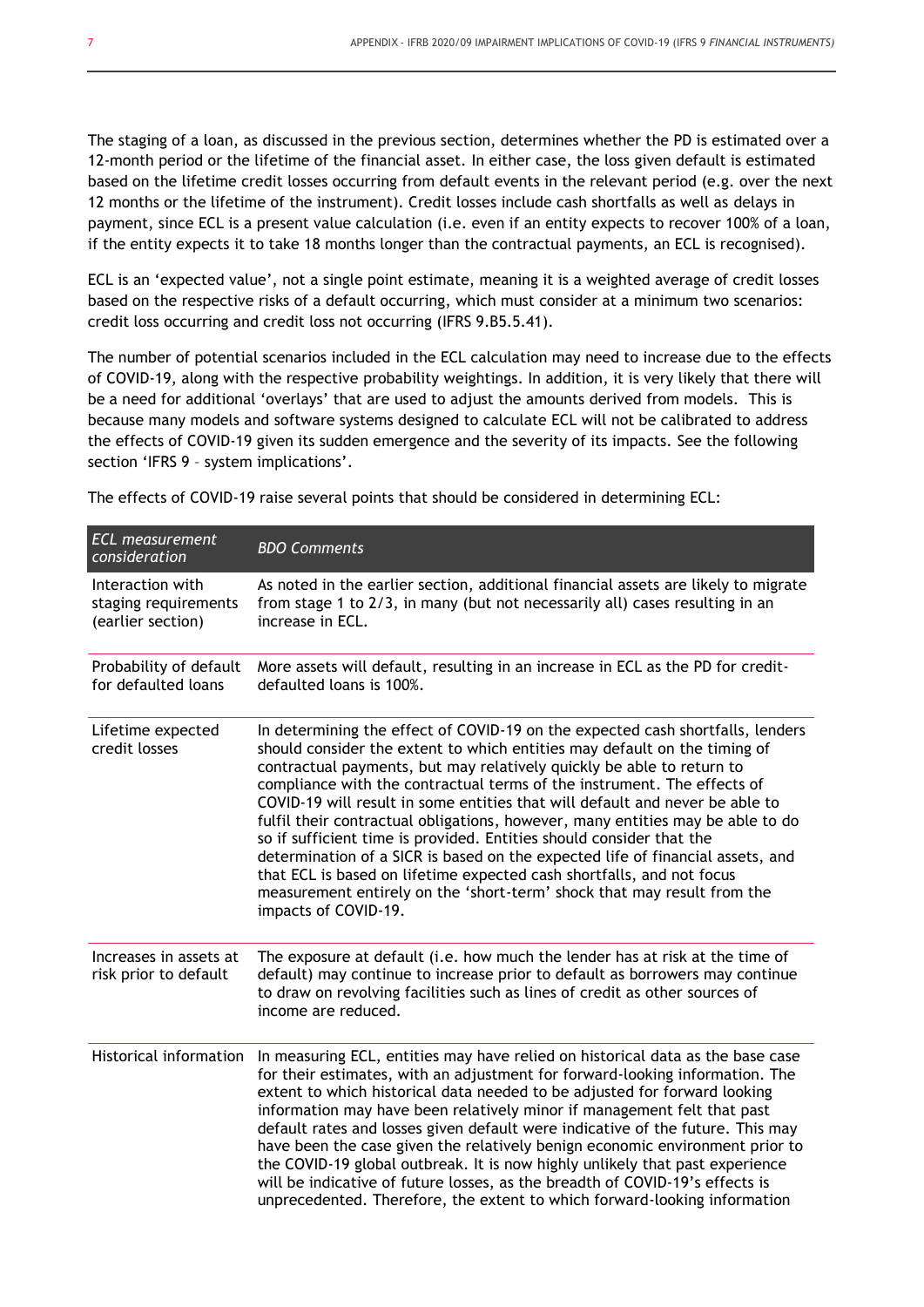| <b>ECL</b> measurement<br>consideration | <b>BDO Comments</b>                                                                                                                                                                                                                                                                                                                                                                                                                                                                                                                                                                                                                                                                                                                                                          |
|-----------------------------------------|------------------------------------------------------------------------------------------------------------------------------------------------------------------------------------------------------------------------------------------------------------------------------------------------------------------------------------------------------------------------------------------------------------------------------------------------------------------------------------------------------------------------------------------------------------------------------------------------------------------------------------------------------------------------------------------------------------------------------------------------------------------------------|
| (continued)                             | Historical information will affect historical data, and in consequence ECL measurement, will<br>generally change significantly.                                                                                                                                                                                                                                                                                                                                                                                                                                                                                                                                                                                                                                              |
| Value of collateral                     | As ECL considers credit enhancements and security relating to the financial<br>asset, the effects of COVID-19 on the value of assets pledged as collateral<br>must be considered. For example, if COVID-19 results in reductions in the<br>value of commercial real estate, then the ECL on a related commercial<br>mortgage may increase depending on the extent to which the mortgage<br>amount is covered by the fair value of the real estate.                                                                                                                                                                                                                                                                                                                           |
| Impact of government<br>intervention    | Government intervention that has been committed to before the period end<br>may affect whether there is a SICR, and may reduce PD or the LGD. For<br>example, if governments commit to direct financial assistance (e.g. cash<br>payments to individual and businesses), their ability to service financial<br>obligations will increase and the extent to which there is a SICR, and the PD<br>will be reduced. In other cases, government assistance may not affect the<br>assessment of whether there has been a SICR or the associated PD, but will<br>decrease LGD (e.g. a government guaranteeing a loan in the event that a<br>borrower defaults does not affect the assessment of SICR or the associated PD,<br>but the cash shortfall upon default would decrease). |
| Modelling the effects<br>of COVID-19    | Modelling and estimating the impact of COVID-19 will be challenging as it is<br>unlike any previously encountered financial crisis or 'stress' on existing<br>systems and processes, especially since IFRS 9 became effective. Entities must<br>undertake a 'best efforts' basis for determining the effects and be responsive<br>in adjusting modelling techniques, assumptions and disclosures in subsequent<br>periods as uncertainties change. It will also be necessary to ensure that<br>significantly adverse downside scenarios are built into forecasts while<br>significant uncertainties remain.                                                                                                                                                                  |

#### **SYSTEM IMPLICATIONS**

For many entities, the calculation of ECL may be driven by underlying software, computer models and algorithms. These systems may not be calibrated to address the impacts of COVID-19, especially given how rapidly the outbreak has developed. This may be because such systems rely on historical information to drive base calculations, and methods of tracking relative movements in credit risk may not be immediately responsive.

Additionally, the models developed may respond to inputs in a manner that requires manual adjustment or 'overlays'. For example, if an entity were to determine that deferrals of payments do not result in a significant increase in credit risk, this may conflict with the default methodology embedded in a system or model. Such systems may automatically determine that financial assets have experienced a significant increase in credit risk once payments become 30 days past due but, as noted earlier, this may be rebutted in some situations, requiring manual adjustments to models.

Entities may need to consider an 'overlay' on top of existing processes and systems in the short-term. This may be achieved by adding additional manual calculations to adjust the amount of ECL.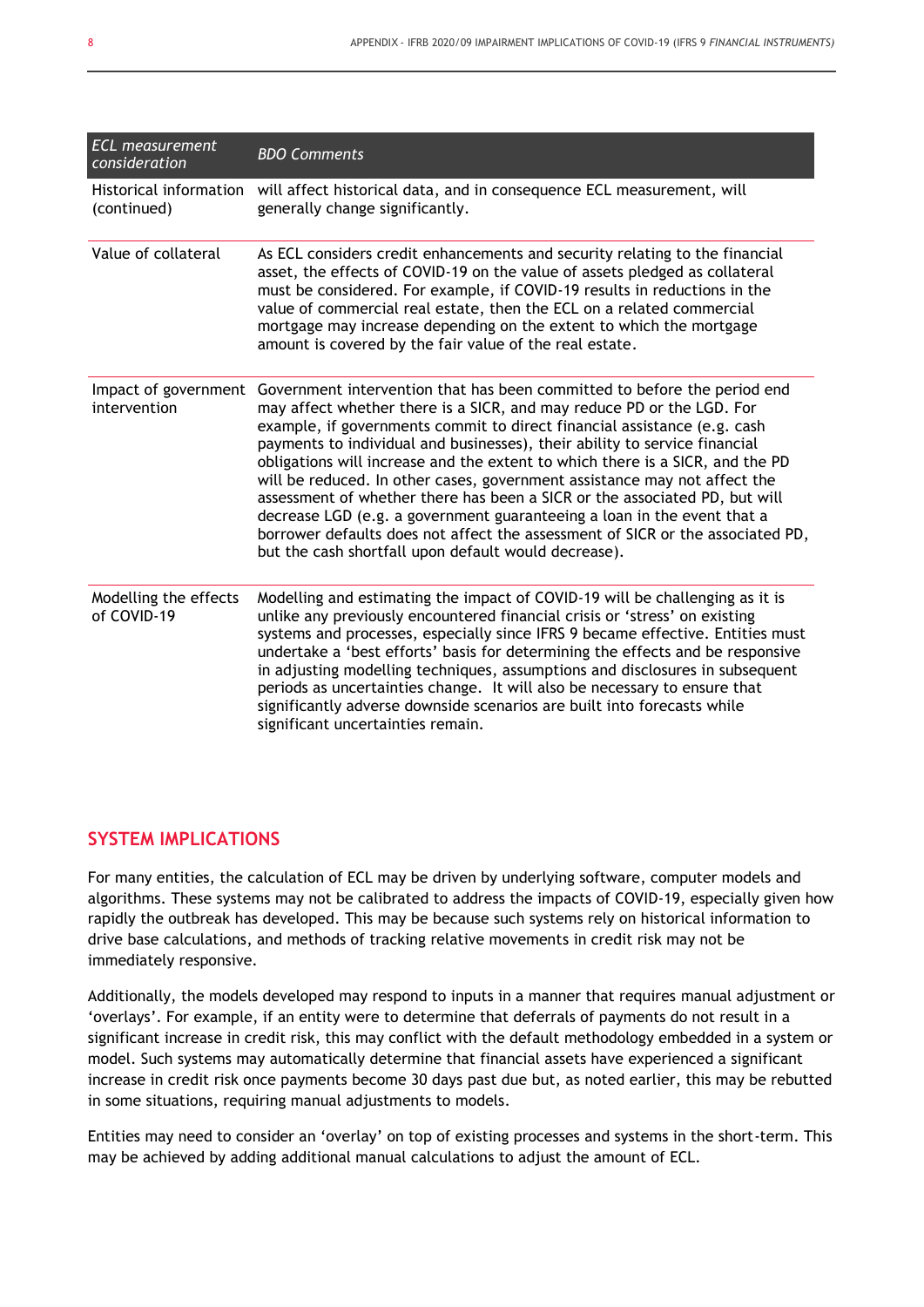#### **CONSIDERATIONS FOR ENTITIES APPLYING THE 'SIMPLIFIED' ECL MODEL**

A 'simplified' ECL model is required to be applied, where ECL is always measured based on the lifetime ECL (IFRS 9.5.5.15) for trade receivables if specified criteria are satisfied (the simplified model is optional for lease receivables). Many of the considerations in this publication will apply to entities applying the simplified model, except that the 'staging' requirements will not be applicable. For example, an entity may have used a provision matrix based on historical default rates, adjusted for forward-looking information as follows:

|                     | <b>Expected default</b><br>rate | <b>Gross carrying</b><br>amount | <b>Credit loss</b><br>allowance |
|---------------------|---------------------------------|---------------------------------|---------------------------------|
|                     | (A)                             | (B)                             | $(A*B)$                         |
| <b>Current</b>      | 0.5%                            | CU16m                           | CU80k                           |
| 1-30 days past due  | 1.8%                            | CU8m                            | <b>CU144k</b>                   |
| 31-60 days past due | 3.8%                            | CU5m                            | <b>CU190k</b>                   |
| 61-90 days past due | 7%                              | CU3.5m                          | <b>CU245k</b>                   |
| >90 days past due   | 11%                             | CU1.5m                          | <b>CU165k</b>                   |
| <b>Total</b>        |                                 | CU34m                           | <b>CU824k</b>                   |

The effects of COVID-19 will require entities to revisit the adjustments made to historic loss rates and the extent to which they are updated for forward-looking information. In doing so, entities should consider the nature of their trade and/or lease receivables and their customer base. For example, entities may need to consider segmenting their trade receivable balances into sub-portfolios based on customers with higher credit risk (e.g. restaurant and hospitality industry) and lower credit risk (e.g. medical supply firms) and adjusting historic loss rates at this more granular level.

#### **IFRS 7 – DISCLOSURES**

IFRS 7 requires extensive disclosures relating to ECL and the credit risk to which an entity is exposed by its financial assets. The effects of COVID-19 raise several points that should be considered in disclosing quantitative and qualitative information about an entity's exposure to credit risk and measurement of ECL:

- How credit risk management practices have been affected;
- How the segmentation of financial assets has been affected (e.g. have groups and/or portfolios been further sub-divided or regrouped);
- Whether risk concentrations have changed (e.g. has ECL increased significantly relating to specific sub-portfolios or types of financial assets);
- How systems have been updated to address the effects of COVID-19, including how the entity is assessing significant increases in credit risk and how those processes have changed;
- Significant assumptions underlying ECL measurement (e.g. how scenarios were developed and weighted that were incorporated);
- Revisions to the entity's definition of default or write-off policy;
- The basis of inputs into the assessment of SICR, and both 12-month and lifetime ECL, which may have changed significantly due to COVID-19); and
- How forward-looking information has been incorporated.